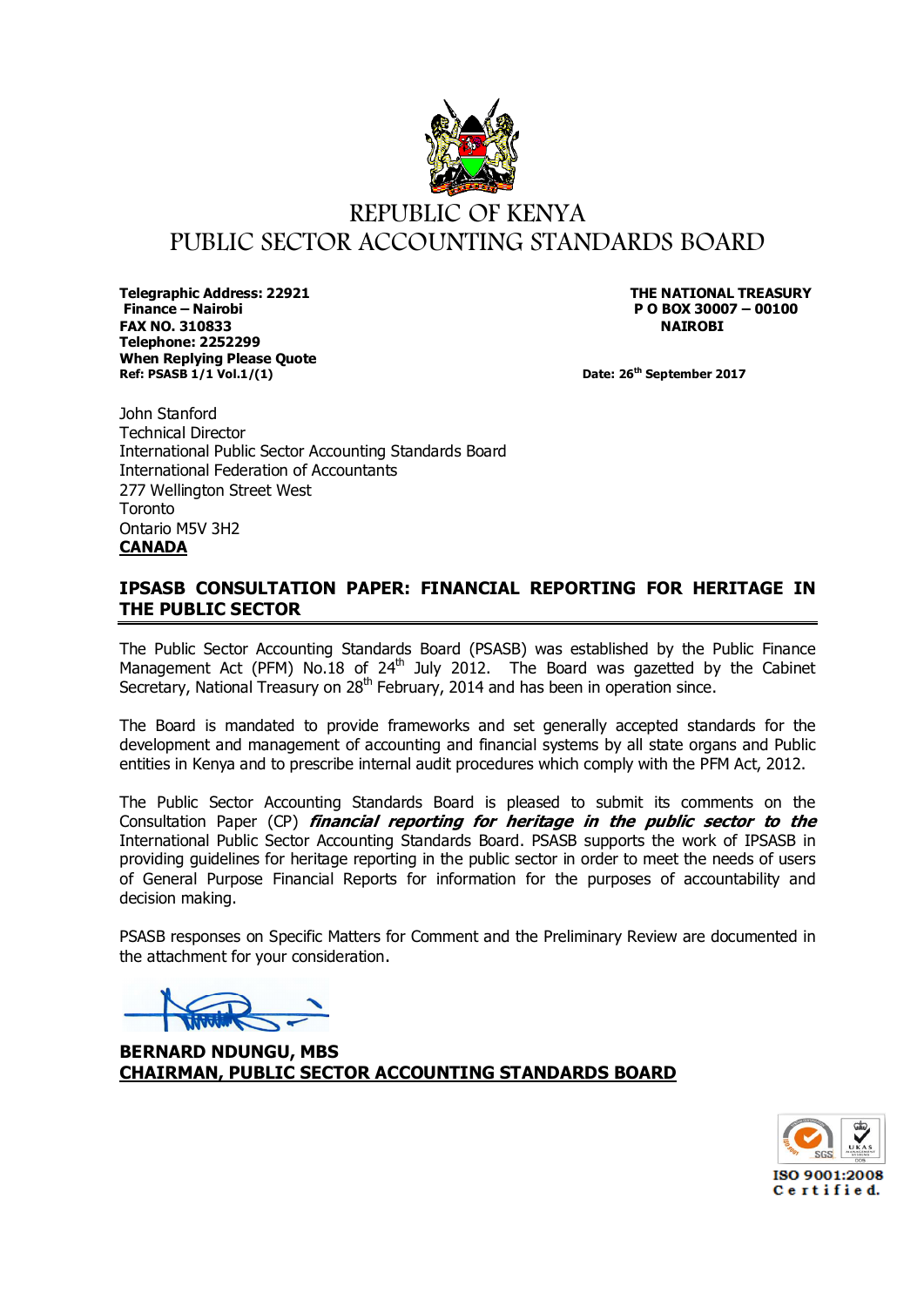#### **Specific Matters for Comment – Chapter 1**

Do you agree that the IPSASB has captured all of the characteristics of heritage items and the potential consequences for financial reporting in paragraphs 1.7 and 1.8? If not, please give reasons and identify any additional characteristics that you consider relevant.

*PSASB does not agree that all characteristics related to heritage items have been captured.*

*Under the Kenyan Law, we have the National Museums and Heritage Act which provides for the establishment, control, management and development of national museums and the identification, protection, conservation and transmission of the cultural and natural heritage of Kenya. Under section 25 of the law, a criterion has been set out for consideration when making heritage declarations. One of the characteristics that comes out of this section of the Act is that these heritage items are protected, conserved or maintained.*

*Heritage items contribute to the knowledge, history and culture of a society or a people. In most cases, these assets are unique to a particular people or society for example, the pyramids in Egypt, the Kaya Forests in Kenya which are unique to the Mijikenda people due to the spiritual/ sacred significance they hold for this community.*

*Another characteristic with heritage items is that their value or significance tends to increase over time. For example, consider the Fort Jesus in Mombasa which was designed by an Italian and used as a prison during colonial times by the British. Over time, the significance of this heritage item has increased over time. It is the most visited site in coastal Kenya.*

*PSASB considers that the main objective of assigning characteristics to items is to facilitate their identification and definition. The three characteristics outlined in section 1.7 may assist in identification of some heritage items but not all. We therefore suggest addition of the following characteristics which will also contribute to consequences of financial reporting outlined in section 1.8 of the CP particularly to the characteristic of value.*

*1. There are often legal or moral obligations to protect, conserve or maintain heritage items*

- *2. They often contribute to knowledge, history and culture of a people or society*
- *3. Their significance/value tends to increase over time.*
- *4. Their value/ heritage significance may not be reflected in monetary terms*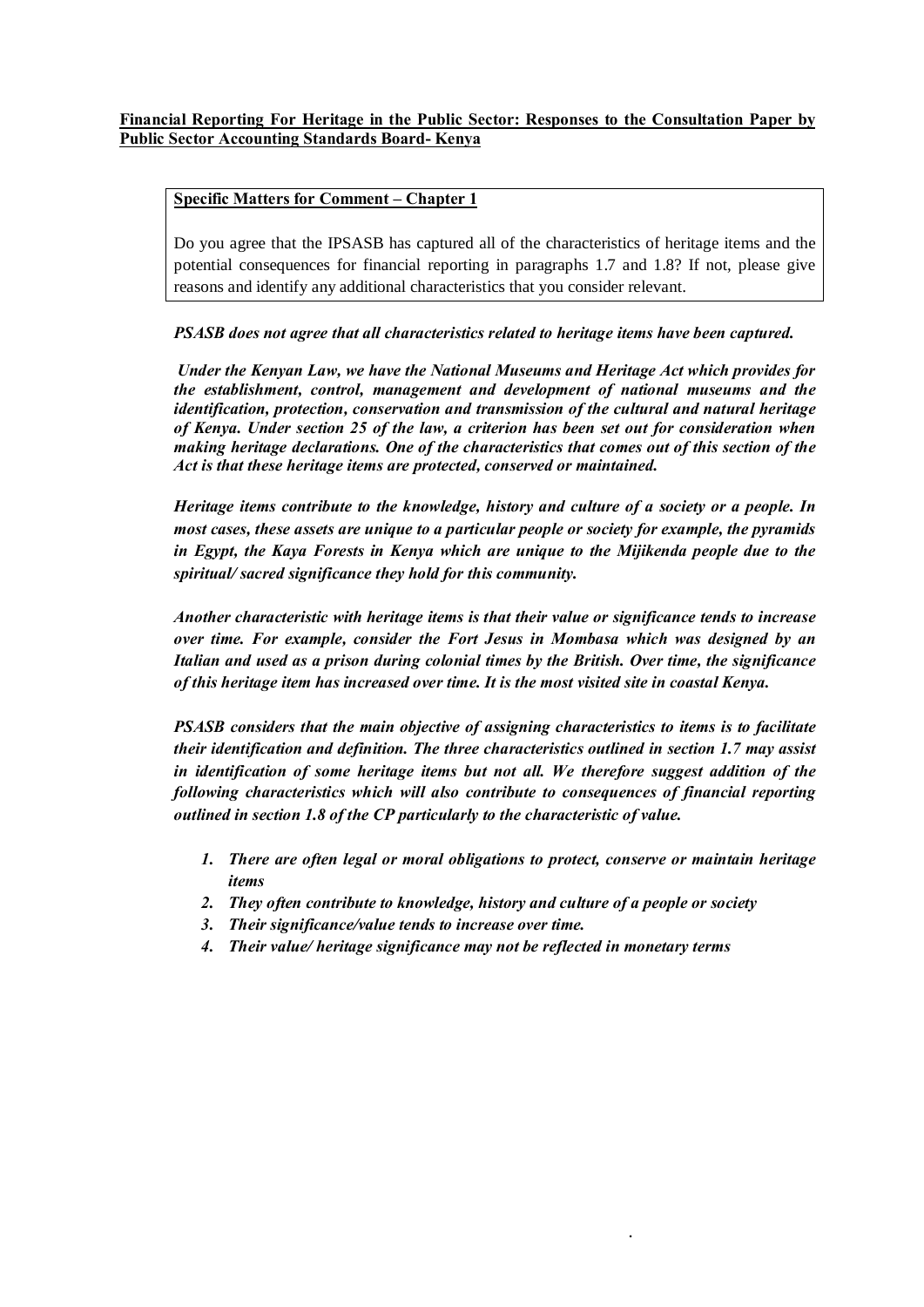#### **Financial Reporting For Heritage in the Public Sector: Responses to the Consultation Paper by Public Sector Accounting Standards Board- Kenya**

#### **Preliminary View- Chapter 2.1**

For the purposes of this CP, the following description reflects the special characteristics of heritage items and distinguishes them from other phenomena for the purposes of financial reporting: 'Heritage items are items that are intended to be held indefinitely and preserved for the benefit of present and future generations because of their rarity and/or significance in relation, but not limited, to their archaeological, architectural, agricultural, artistic, cultural, environmental, historical, natural, scientific or technological features  $\varphi$ 

*We agree that the description outlined reflects the special characteristics of heritage items and distinguishes them from other phenomena for financial reporting. PSASB however opines that the description may be extended to separate cultural and religious heritage items especially within the African Context where these two are quite distinct.* 

#### *The description should therefore read as follows:*

*Heritage items are items that are intended to be held indefinitely and preserved for the benefit of present and future generations because of their rarity and/or significance in relation, but not limited, to their archaeological, architectural, agricultural, artistic, cultural, religious, environmental, historical, natural, scientific or technological features.*

*PSASB would however prefer that IPSASB defines heritage items instead of offering a description for the items. In standard setting, it has been the practice of IPSASB to define terms used in a standard in order to give specific meanings to those terms and this was expected to be the case for heritage items. The description above should be used to develop a definition of heritage items.*

## **Preliminary View- Chapter 2.2**

For the purposes of this CP, natural heritage covers areas and features, but excludes living plants and organisms that occupy or visit those areas and features. Do you agree with the IPSASB's Preliminary View? If not, please provide your reasons

*PSASB does not agree that natural heritage covers areas and features, but excludes living plants and organisms that occupy or visit those areas and features. Some items of natural heritage acquire their significance from the living organisms within them for example, a national park or a marine park that has rare types of fish. If the animals within a park were to cease to exist/die, the national park would no longer be considered heritage. This is the same case for rare fishes in a marine park. It is therefore not possible to separate living organisms from some items of natural heritage. Other examples within our jurisdiction include the Kaya Forests that are considered sacred and the 'Mugumo' tree. The Mugumo tree is considered sacred by the Kikuyu community in Kenya and is known to exist for over 100 years. This tree is considered to have heritage significance in Kenya. Although it may not be possible to preserve the living organisms and plants for present and future generations, it is possible to conserve the environment to ensure that the species do not become extinct. PSASB opines that the definition of heritage items should be extended to cover these plants and living organisms as heritage items.*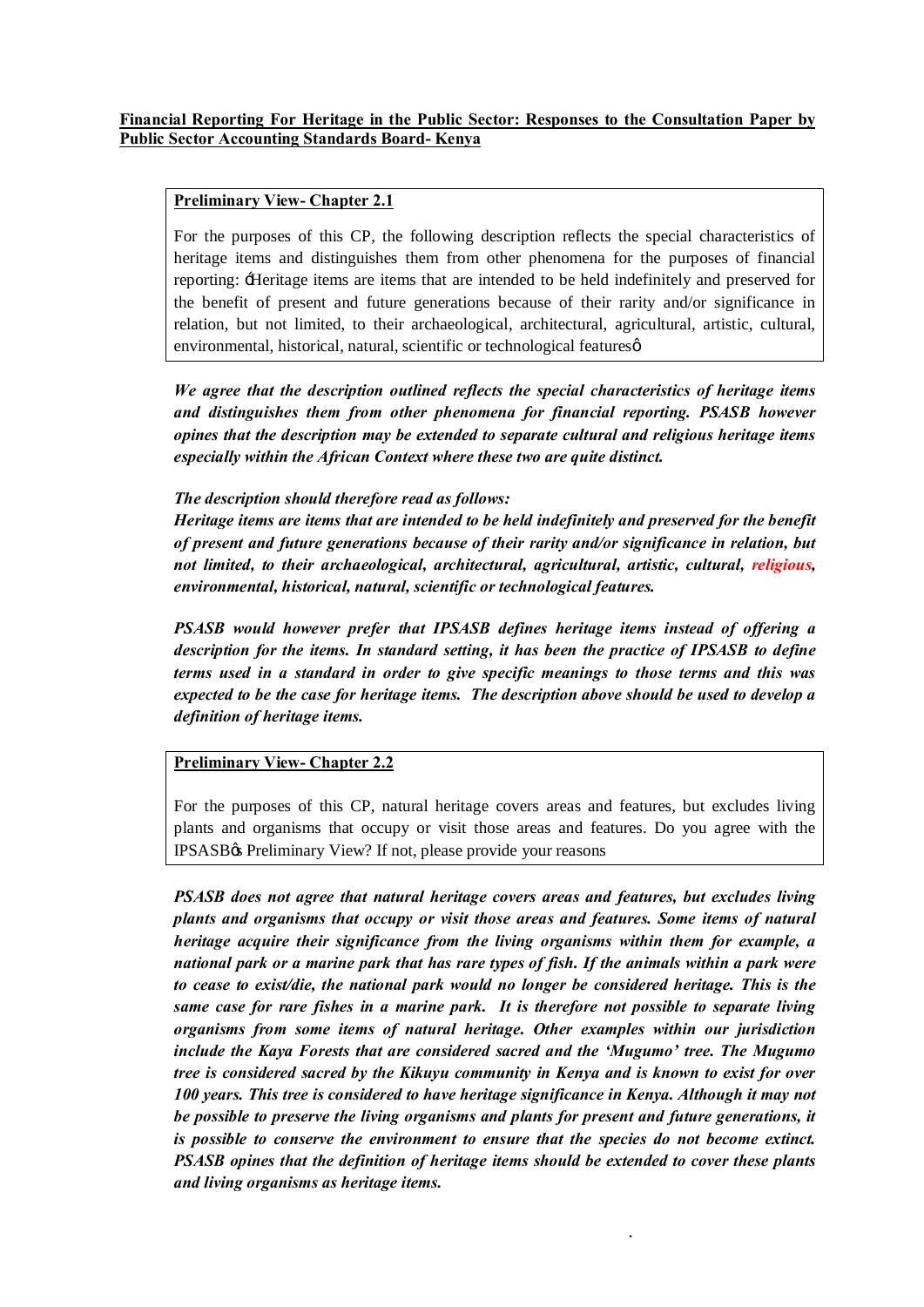## **Preliminary View- Chapter 3**

The special characteristics of heritage items do not prevent them from being considered as assets for the purposes of financial reporting. Do you agree with the IPSASB $\alpha$  Preliminary View? If not, please provide your reasons.

*We agree that the special characteristics of heritage items do not prevent them from being considered as assets for the purposes of financial reporting. PSASB considers control to be the most difficult attribute to assess while considering whether a heritage item is an asset. However, section 3.7 of the Consultation Paper outlines criteria for determining control that goes beyond legal ownership. The Paper should be extended however to cover assets that may be controlled by more than one entity and offer guidance on how control should be identified. For example, a natural asset that cuts across two or more jurisdictions and all jurisdictions are involved in preservation of the item and therefore have control for example parks, lakes, mountains etc.*

## **Specific Matters for Comment- Chapter 4.1**

Do you support initially recognizing heritage assets at a nominal cost of one currency unit where historical cost is zero, such as when an asset was fully depreciated before being categorized as a heritage asset and transferred to the entity, or an entity obtains a natural heritage asset without consideration? If so, please provide your reasons

*PSASB supports initially recognising heritage assets at a nominal cost of one currency unit where historical cost is zero or where an entity obtains a natural heritage item without consideration. PSASB considers that this approach provides useful information to users of GPFRs for purposes of accountability and decision making. By recognising these assets at one currency unit, an entity will be compelled to provide information on preservation of this item and will be held accountable by users of the financial statements on preservation or failure to do so. In order for this objective to be met and for the information to be useful, entities will need to make full disclosures on the heritage assets recognised at nominal cost. For example, where an entity recognises a mountain at nominal cost, disclosure needs to be made on the altitude, acreage/size, location, and special features within the mountain, amounts incurred to preserve it during the period, among other quantitative and qualitative disclosures. Such a disclosure would compel the reporting entity to ensure the items are for example safeguarded from being excised since users will demand explanations for reduction in the asset acreage.*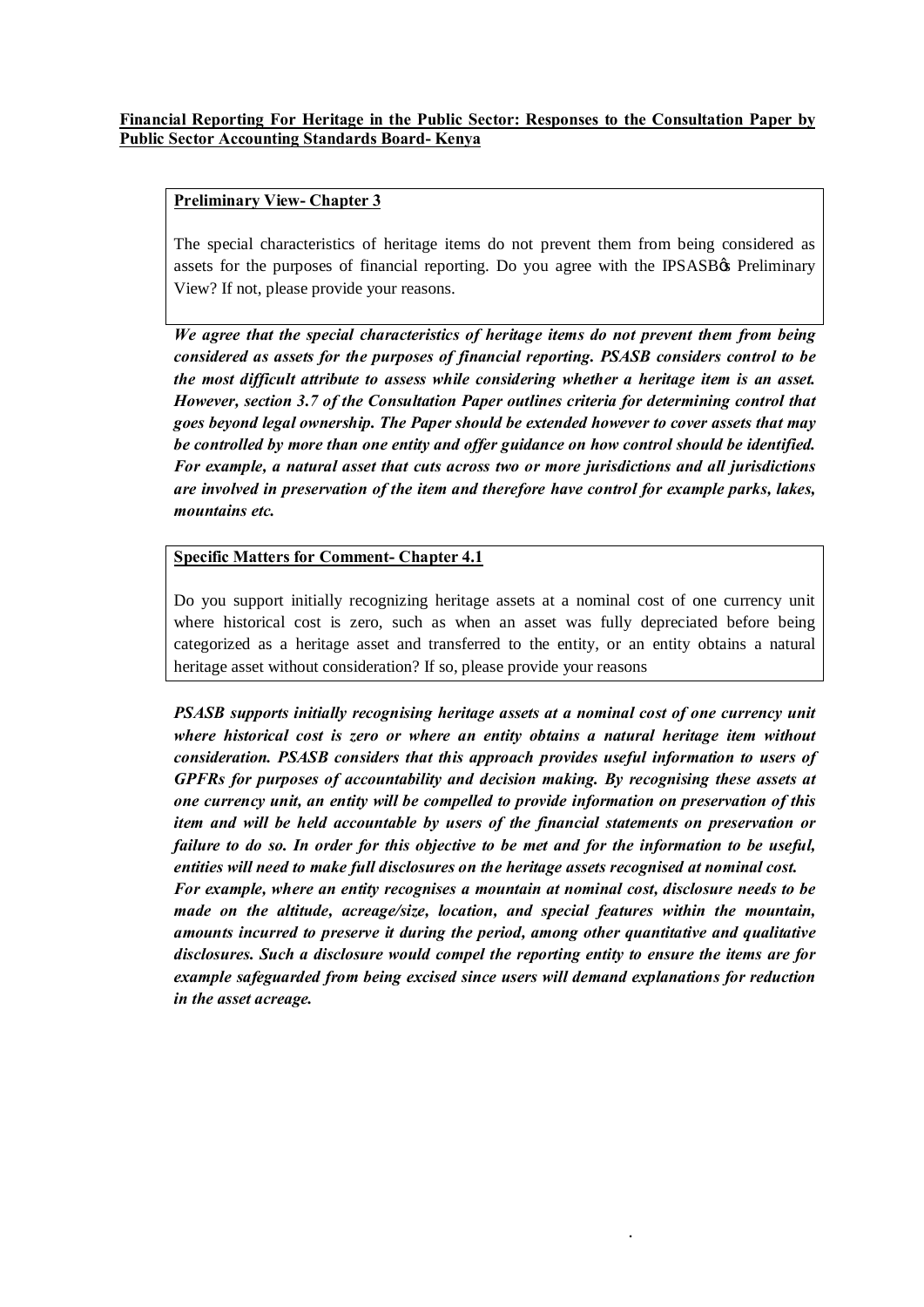## **Preliminary View- Chapter 4.1**

Heritage assets should be recognized in the statement of financial position if they meet the recognition criteria in the Conceptual Framework. Do you agree with the IPSASB's Preliminary View? If not, please provide your reasons.

*PSASB agrees with IPSASB's preliminary view that assets should be recognised in the statement of financial position if they meet the recognition criteria in the Conceptual Framework. Heritage assets meet the definition of an asset which is the first criteria of recognition. Based on the comment above, where nominal cost of one currency is used, full disclosures should be made to provide useful information to the users of GPFRs.*

## **Specific Matters for Comment- Chapter 4.2**

Are there heritage-related situations (or factors) in which heritage assets should not initially be recognized and/or measured because:

- (a) It is not possible to assign a relevant and verifiable monetary value; or
- (b) The cost-benefit constraint applies and the costs of doing so would not justify the benefits?

If yes, please describe those heritage-related situations (or factors) and why heritage assets should not be recognized in these situations.

*PSASB does not consider heritage related factors or situations in which heritage assets should not be initially recognised. Where it is not possible to assign a relevant or verifiable value or where the cost- benefit constraint applies and the costs of doing so would not justify the benefits, heritage assets should be recognised at a nominal cost of one currency unit. This therefore means that it will be possible to recognise all identified heritage assets. For instance, it is difficult to apply historical cost, market value or replacement cost as measurement bases to determine their monetary value of a natural heritage asset. However, when recognised at a nominal cost of one currency unit, important information for accountability and decision making is obtained from the GPFRs.*

## **Preliminary View- Chapter 4.2**

In many cases it will be possible to assign a monetary value to heritage assets. Appropriate measurement bases are historical cost, market value and replacement cost. Do you agree with the IPSASB<sub>%</sub> Preliminary View? If not, please provide your reasons.

*PSASB disagrees that in many cases it will be possible to assign a monetary value to heritage assets. Our opinion is that in majority of cases it will not be possible to assign a monetary value to heritage assets. There are limitations for each of the measurement basis outlined in the CP as follows:*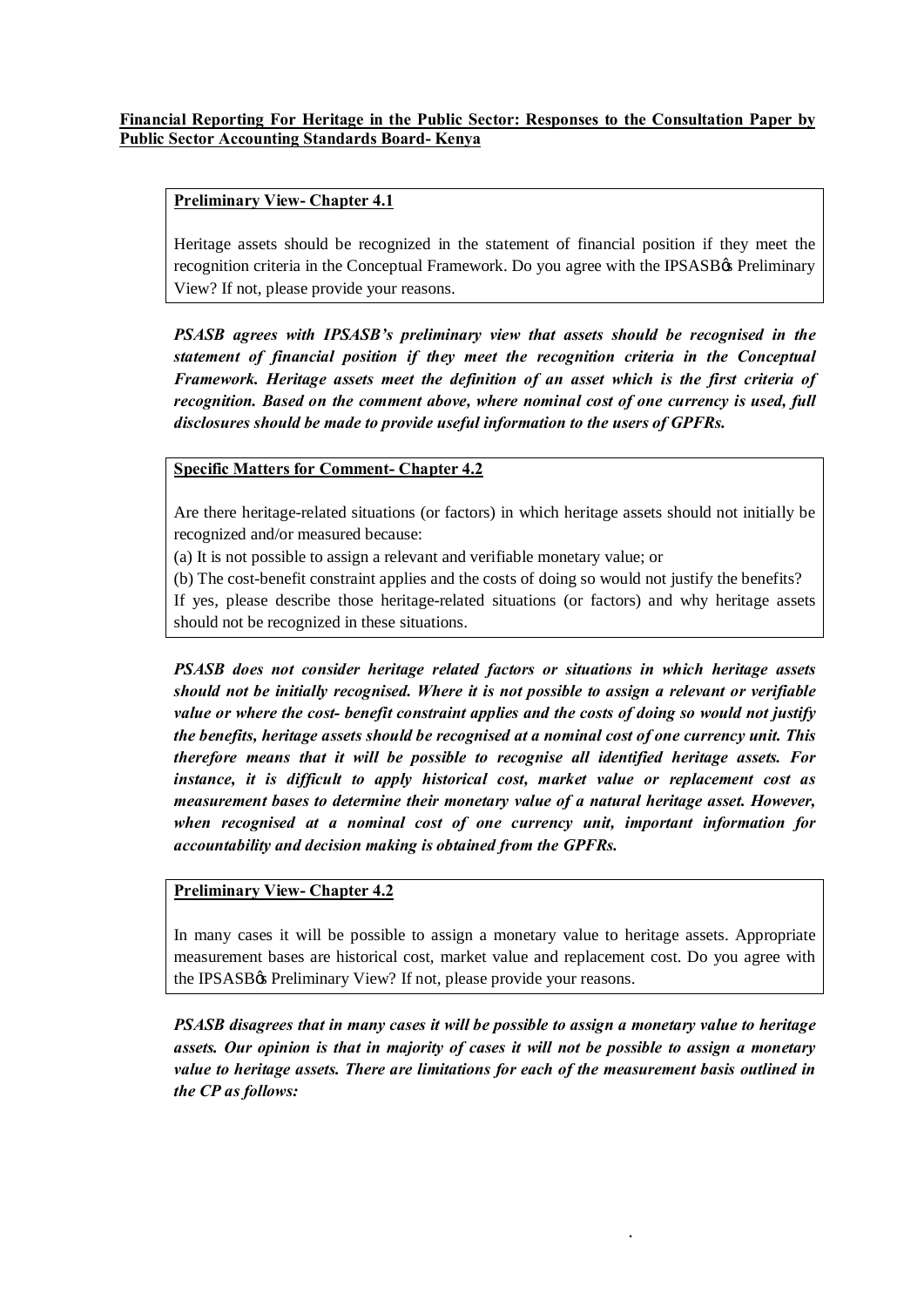#### **Financial Reporting For Heritage in the Public Sector: Responses to the Consultation Paper by Public Sector Accounting Standards Board- Kenya**

*Historical cost: Historical cost information may not be available where the heritage items are very old and where available, the cost would not provide useful information. This therefore means that historical cost as a measurement basis is only applicable to recently acquired or recently constructed heritage items.*

*Market value: In practice, obtaining market values for heritage assets is quite difficult. Most heritage items are unique and an active, open and orderly market may, for those items not exist. There are also restrictions on sale of heritage assets and therefore obtaining a market value for these assets becomes difficult.*

*Replacement cost: One of the characteristics of heritage items is that they are often irreplaceable. By proposing use of replacement cost as a measurement basis therefore, a contradiction emerges because on one hand these assets are irreplaceable while on the other hand it is proposed that we can measure the asset using replacement cost.*

*Although in some instances a monetary value can be attached to a heritage asset, PSASB's opinion is that it is not possible for that monetary value to capture the heritage significance attached to an asset. This significance goes beyond monetary values which may be obtained from the measurement bases suggested.*

*Based on PSASB's views above, we opine that most heritage assets will eventually be recorded at nominal cost of one currency unit. We also consider that recognition of heritage assets using the measurement bases above may not meet the measurement objectives of cost of services and financial capacity. However, the objective of operational capacity is not lost by recognising the asset at a nominal cost of one currency unit since the reporting entity will be held accountable to preserve, safeguard, keep custody and provide access to the asset so recorded.*

#### **Specific Matters for Comment- Chapter 4.3**

What additional guidance should the IPSASB provide through its Public Sector Measurement Project to enable these measurement bases to be applied to heritage assets?

*IPSASB should provide additional guidance in the following areas:*

- · *Value in use as a basis of measurement where heritage assets are cash generating. In cases where heritage assets are cash generating and therefore there is economic benefit flowing to the entity, then value in use as a measurement basis should be considered.*
- · *Whether use of the term 'replacement cost' is appropriate given that one of the characteristics of heritage assets is that they are often irreplaceable. PSASB considers restoration cost more appropriate.*
- · *Explore other measurement bases that can capture the heritage significance of heritage items.*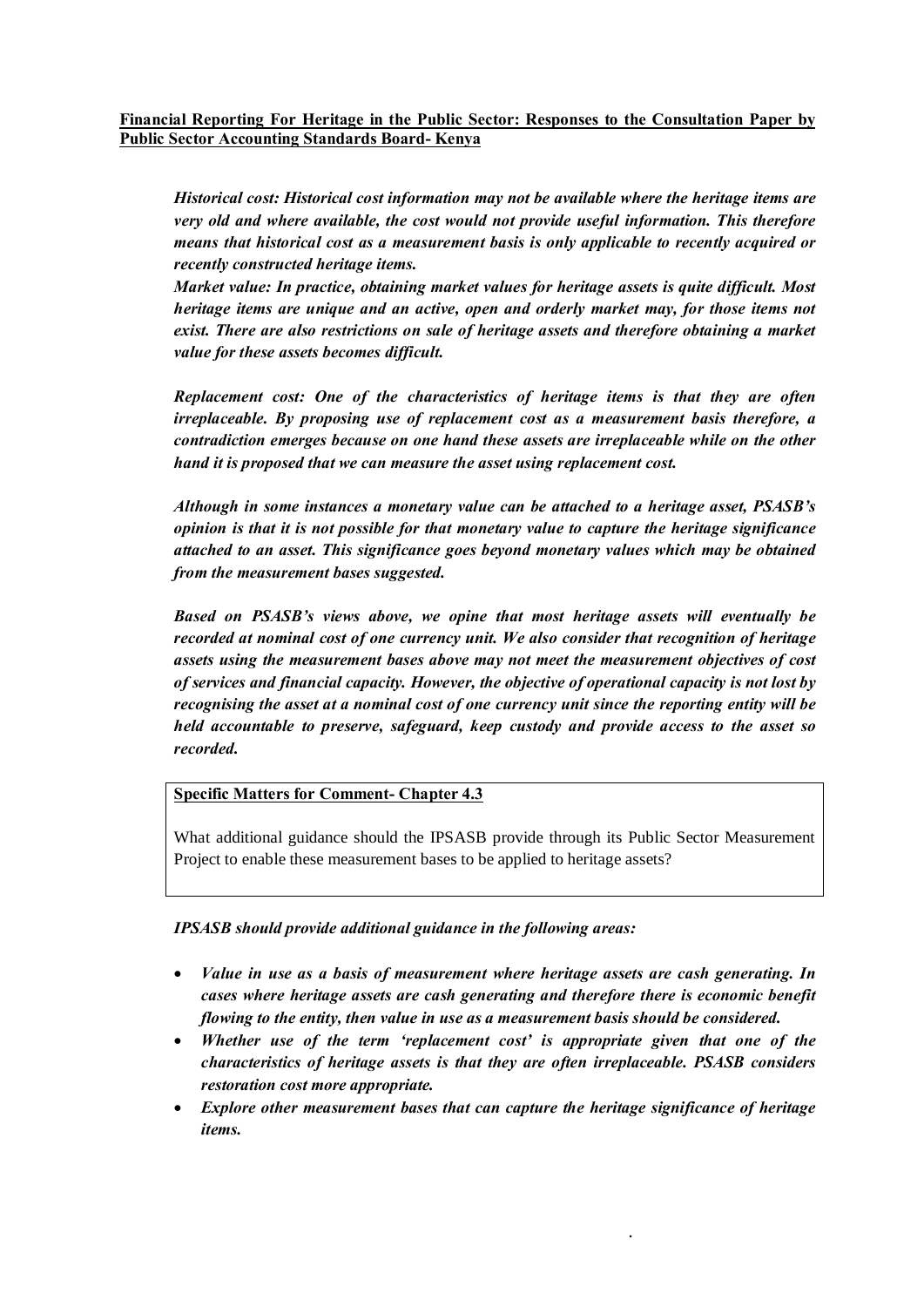#### **Financial Reporting For Heritage in the Public Sector: Responses to the Consultation Paper by Public Sector Accounting Standards Board- Kenya**

#### **Preliminary View- Chapter 5**

Subsequent measurement of heritage assets:

(a) Will need to address changes in heritage asset values that arise from subsequent expenditure, depreciation or amortization, impairment and revaluation.

(b) Can be approached in broadly the same way as subsequent measurement for other, nonheritage assets. Do you agree with the IPSASB $\alpha$  Preliminary View? If not, please provide your reasons.

*PSASB does not agree with the IPSASB's preliminary view on subsequent measurement of heritage items. Our reasons are as follows:*

*Subsequent expenditure: Subsequent expenditure incurred on heritage assets is incurred mainly to preserve its form for present and future generations. To this end subsequent expenditure may not necessarily increase the economic benefit or the service potential of a heritage asset. Consider an example where a government constructs in roads to a mountain to make it more accessible, does that expenditure constitute to increase in the carrying amount of the mountain?*

*For example, suppose subsequent expenditure is incurred on a natural heritage asset that was initially recognised at a nominal cost of one currency unit by capitalising subsequent expenditure may not provide useful information to the users of GPFRs. PSASB therefore proposes that subsequent expenditure on heritage assets should be expensed in all circumstances.*

*Depreciation: One of the characteristic of heritage items is that they are expected to have a long, possibly indefinite, useful life due to their increasing rarity and / or significance. This means that is it difficult to estimate the useful life of a heritage asset for purposes of depreciation. Where an attempt is made to estimate the useful life, an entity will need to determine whether by so doing, the qualitative characteristics of relevance, faithful representation, understandability, timeliness, comparability and verifiability will be met.*

*Impairment: In many instances, the value of heritage assets tends to increase even though their physical aspect deteriorates. By assessing these assets for impairment at each reporting date, will only deal with its physical aspect and will not deal with the increasing significance.*